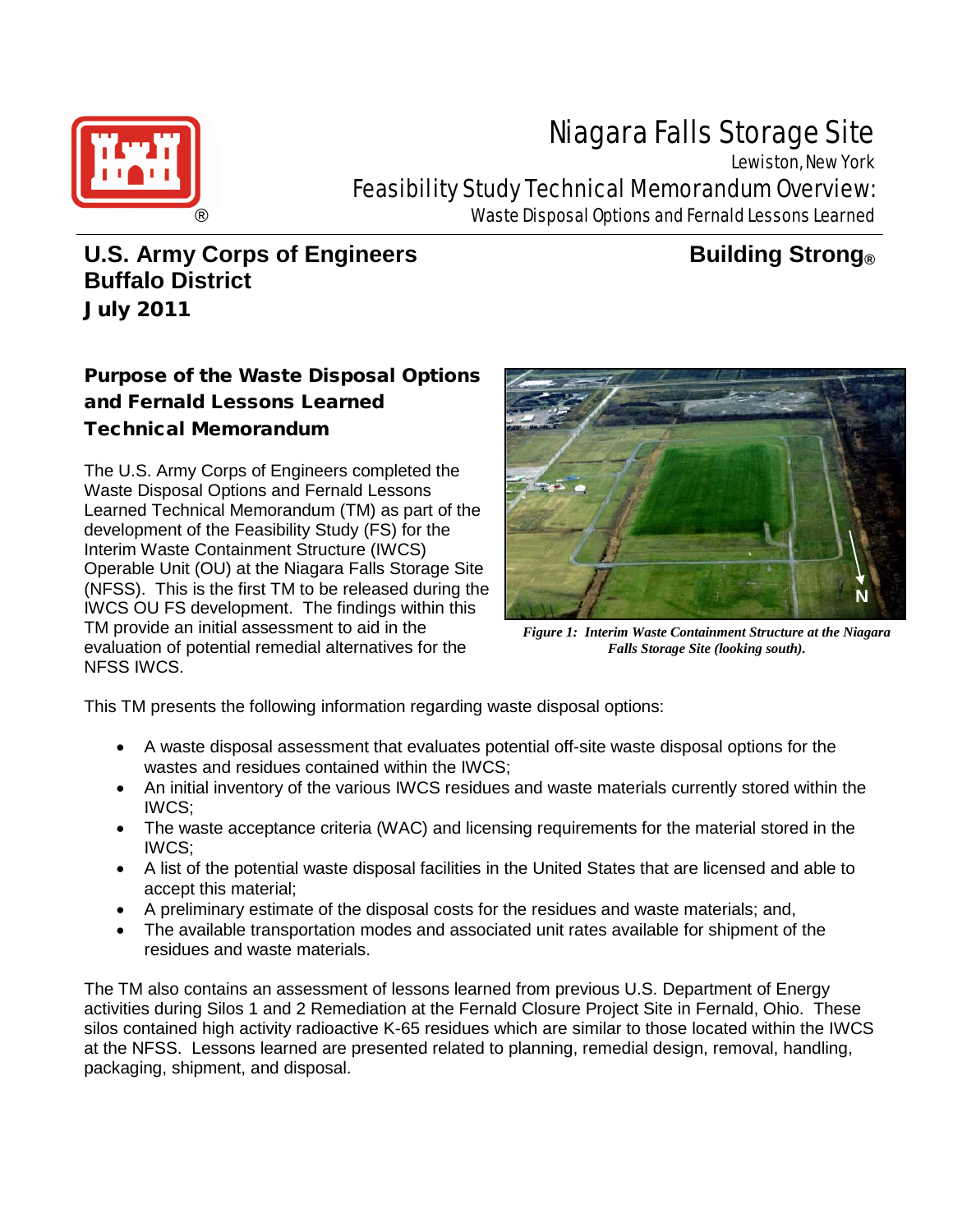#### Project Background

The NFSS, a 191-acre Federal property in Lewiston, New York, includes a 10-acre IWCS (Figure 1) in the southwest portion of the site. Radioactive residues and wastes were brought to the site by the Manhattan Engineer District and the Atomic Energy Commission during the 1940s and 1950s. During the 1980s, the U.S. Department of Energy consolidated radioactive residues and wastes into the IWCS. Radioactive wastes stored within the IWCS include K-65 residues containing high concentrations of radium-226. The IWCS was engineered to inhibit radon emissions, infiltration of precipitation, and migration of contamination to groundwater.

The Corps completed the NFSS Remedial Investigation (RI) Report (2007) and RI Report Addendum (2011) and the NFSS is now in the FS phase of the Comprehensive Environmental Response, Compensation, and Liability Act (CERCLA) process. The site has been divided into three OUs for this phase: IWCS, which is being addressed first, Balance of Plant (BOP), and Groundwater.

#### Understanding Waste Disposal Options

In order to identify potential waste disposal facilities, it was first important to compare the characteristics of the waste in the IWCS to the WAC of potential disposal facilities. Disposal facilities must be licensed for each type of waste received. The WAC considered in this study included radionuclide-specific concentration limits, physical waste forms (i.e., solid, liquid, etc.), waste shipping container types, and transportation modes.

The waste materials in the IWCS are not all alike. To assess potential disposal options, the waste materials stored within the IWCS are divided into six major subcategories:

- K-65 residues The most highly radioactive of the materials present and brought to the site as part of the Manhattan Project.
- R-10 residue and soil This is a mixture of low radioactivity R-10 residues and contaminated soils from remedial activities conducted in 1972.
- Tower soil These soils were originally located outside the K-65 storage silo (Building 434) at NFSS and became contaminated during transfer of the K-65 residues to what is now the IWCS and decommissioning of the silo.
- Contaminated rubble/waste The contaminated rubble/waste includes construction debris, concrete, rebar, etc. from the demolition of Buildings 410, 415, and 434. This material also includes K-65 slurry transfer piping, existing structures prior to the IWCS, the Thaw House Foundation and miscellaneous materials from Building 413 and 414.
- Contaminated soil The contaminated soil material is comprised of materials placed into the IWCS from several on-site and off-site remedial actions over the years between 1982 and 1991 as well as sand/clay separating layers in Building 411. This material also includes other materials contaminated by proximity to the IWCS wastes.
- Other IWCS residues/wastes Other wastes stored at the IWCS were designated as L-30, L-50, and F-32 residues. These residues have lower radioactivity than the K-65 residues but higher than the R-10 residues. These were residues resulting from processing of ore at the Linde Ceramics Plant, Tonawanda, NY, (L-30 and L-50 residues) and residues from the Middlesex Metal Refinement Plant (F-32 residues) in Middlesex, NJ.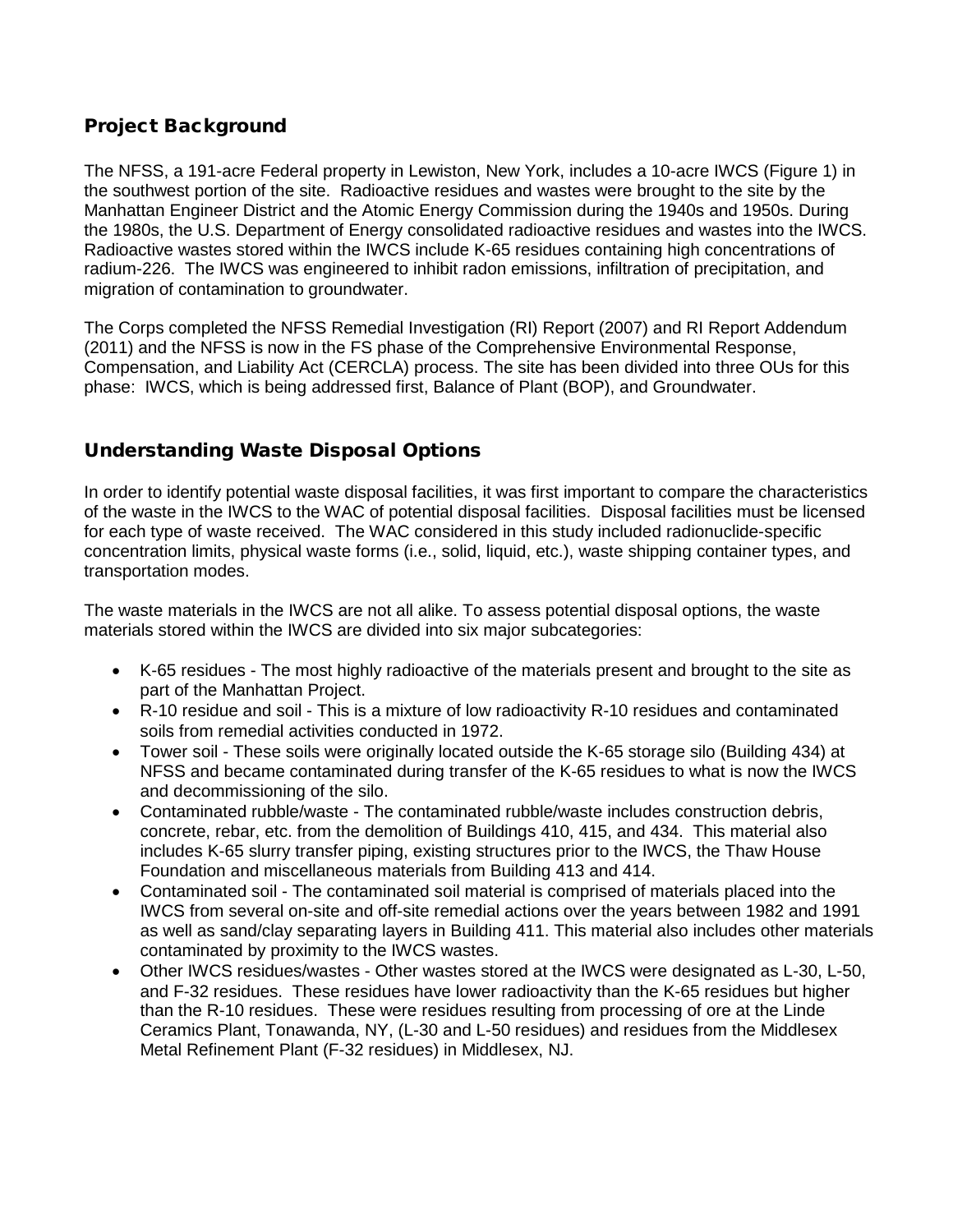Based on the waste streams present in the IWCS, the following five viable waste disposal facilities were identified:

- EnergySolutions (Utah);
- U.S. Ecology (Idaho);
- Waste Control Specialists (WCS) (Texas);
- Wayne Disposal, Inc. (WDI) (Michigan); and
- Nevada National Security Site (NNSS) (Nevada).

#### Preliminary Waste Volumes and Disposal Costs

In addition to the identification of viable potential future waste disposal facilities, this assessment identified rough order of magnitude disposal waste volumes and cost estimates. These estimates were developed to increase the current understanding of the volume of IWCS wastes which may be removed, the volume of waste created by mixing to meet disposal and shipping requirements, and WAC requirements for the selected disposal facilities. Transport and packaging options were further assessed to determine a range of unit costs for differing modes of transport and the most suitable packaging types for transporting the wastes to each selected disposal facility.

| <b>IWCS Waste</b><br>Category        | <b>Estimated</b><br><b>Volume in IWCS</b><br>(cubic yards) | <b>Estimated</b><br><b>Treated Volume</b><br>for Disposal<br>(cubic yards) | <b>Average Unit</b><br><b>Cost for Disposal</b><br>(per cubic yard) | <b>Estimated Cost</b><br>for Disposal |
|--------------------------------------|------------------------------------------------------------|----------------------------------------------------------------------------|---------------------------------------------------------------------|---------------------------------------|
| K-65 Residues                        | 4,030                                                      | 26,195                                                                     | \$1,025                                                             | \$26,849,875                          |
| <b>Other IWCS</b><br>Residues/Wastes | 10,550                                                     | 10,550                                                                     | \$1,025                                                             | \$10,813,750                          |
| R-10 Residues<br>and Soil            | 59,500                                                     | 59,500                                                                     | \$1,025                                                             | \$60,987,500                          |
| <b>Tower Soil</b>                    | 4,115                                                      | 4,115                                                                      | \$1,025                                                             | \$4,217,875                           |
| Contaminated<br>Rubble/Waste         | 46,610                                                     | 46,610                                                                     | \$1,025                                                             | \$47,775,250                          |
| <b>Contaminated Soil</b>             | 248,100                                                    | 248,100                                                                    | $-$ \$339*                                                          | \$84,172,396                          |
| <b>Total Estimated Disposal Cost</b> |                                                            |                                                                            |                                                                     | \$234,816,646                         |

*\*This is a weighted-average cost based on three waste classifications: 20,746 cubic yards (yds<sup>3</sup> ) 11e(2), 204,630 yds<sup>3</sup> low-level radioactive waste, and 22,724 yds<sup>3</sup> low-level mixed waste.*

**Important Note:** *The estimated waste disposal volumes and costs contained within this TM are preliminary since the assumptions used within this TM will be refined during the development and evaluation of remedial alternatives in the IWCS OU FS. Additionally, these are disposal costs only and do not include any costs associated with packaging, treatment, and transport.*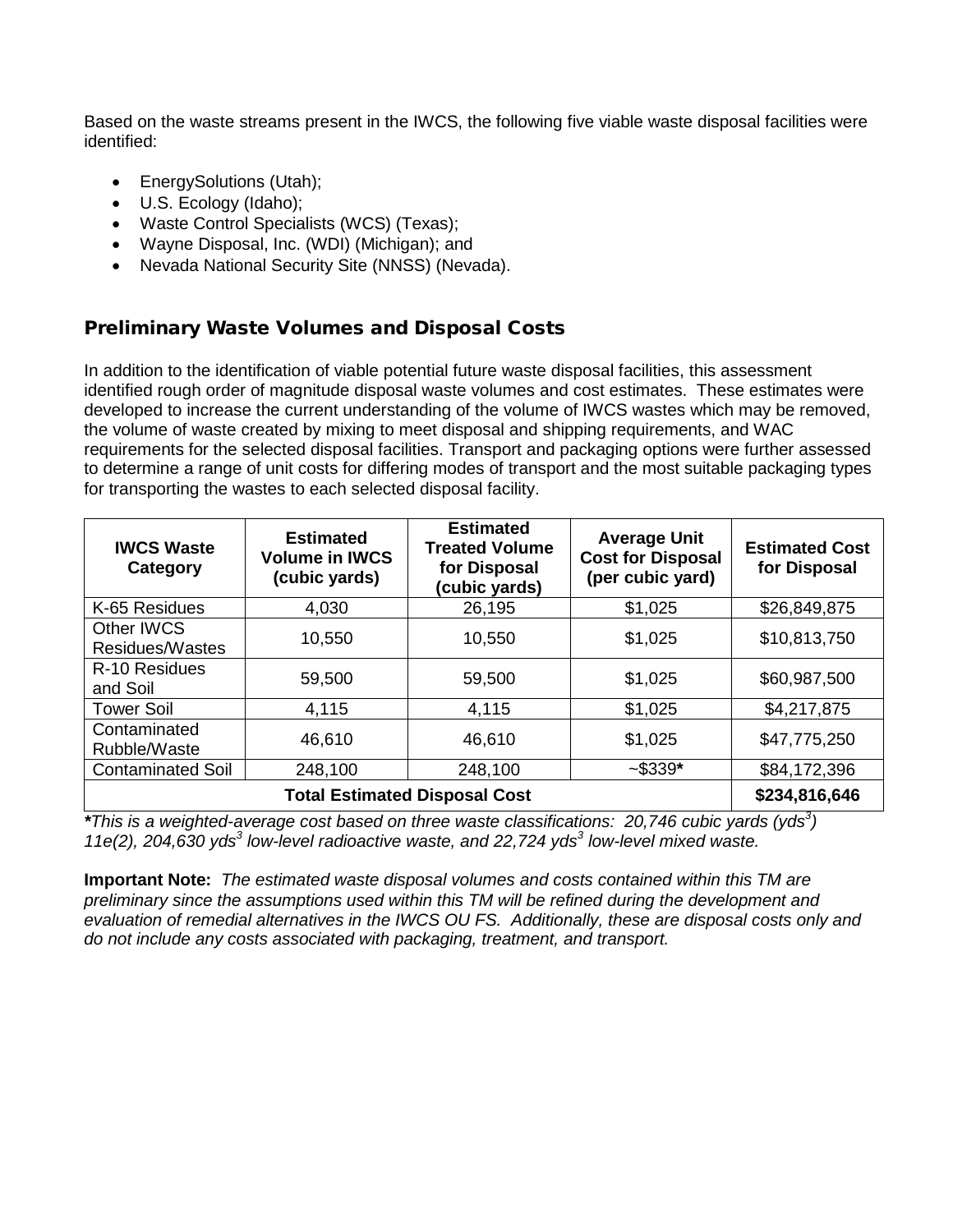#### Fernald Lessons Learned and Applicability to the IWCS

This TM provides background details about the Fernald Closure Project and discusses the project's remediation decisions and actions that are relevant to the IWCS OU FS. The primary focus is on the radium-bearing K-65 residues already addressed at the Fernald Site. The K-65 residues removed from the Fernald Site were sufficiently similar in form, chemical characteristics, and radiological activity as those in the NFSS IWCS such that many of the processing, packaging, environmental controls and waste disposition approaches could be directly applicable to the evaluation of various NFSS remedial alternatives. As a result, the remediation decisions for the Fernald Site K-65 Silos 1 and 2 Remediation Project are discussed and the significant lessons learned from various remediation activities are presented.

Although this TM does not identify or develop specific remedial alternatives for the IWCS, many of the key technical components utilized at Fernald are applicable to the IWCS OU FS evaluation. Specific technical components requiring evaluation in the IWCS OU FS are as follows:

- Radon abatement and control;
- Waste retrieval and removal;
- Waste treatment; and
- Waste packaging, transport, and disposal.

In addition to these key technical components, the Fernald Site K-65 Silos 1 and 2 Remediation Project also provides an opportunity to consider lessons learned in areas such as stakeholder involvement, public participation, and workforce safety and health. Consequently, lessons learned are a valuable resource in evaluating potential remedial alternatives in the IWCS OU FS.

#### Public Input Regarding the Waste Disposal Options and Fernald Lessons Learned Technical Memorandum

The Corps is preparing a number of TMs which will be made available to the public prior to the development and release of the IWCS OU FS Report. The Corps encourages input from the public regarding the conclusions of each TM. Public response to this document should be provided to the Corps by October 28, 2011, to allow the Corps to consider the input during development of the IWCS OU FS Report. Responses to public comments on the TM will be made available on the project website. Input can be sent via e-mail to fusrap@usace.army.mil (please be sure to note "Waste Disposal Options and Fernald Lessons Learned TM" in the subject of the e-mail) or mail your comments to the FUSRAP Team at the address noted below.

### Public Workshop the Waste Disposal Options and Fernald Lessons Learned Technical Memorandum

In addition to the opportunity to provide written comments, the Corps is hosting a public workshop on September 28, 2011, beginning at 6 p.m. to present and discuss the results of this TM with the community. The workshop will be held at the Lewiston Senior Center located at 4361 Lower River Road, Youngstown, NY 14174. The Corps will send out a *News from the Corps* and post a notice in the local newspapers detailing the agenda for this public workshop by the end of August.